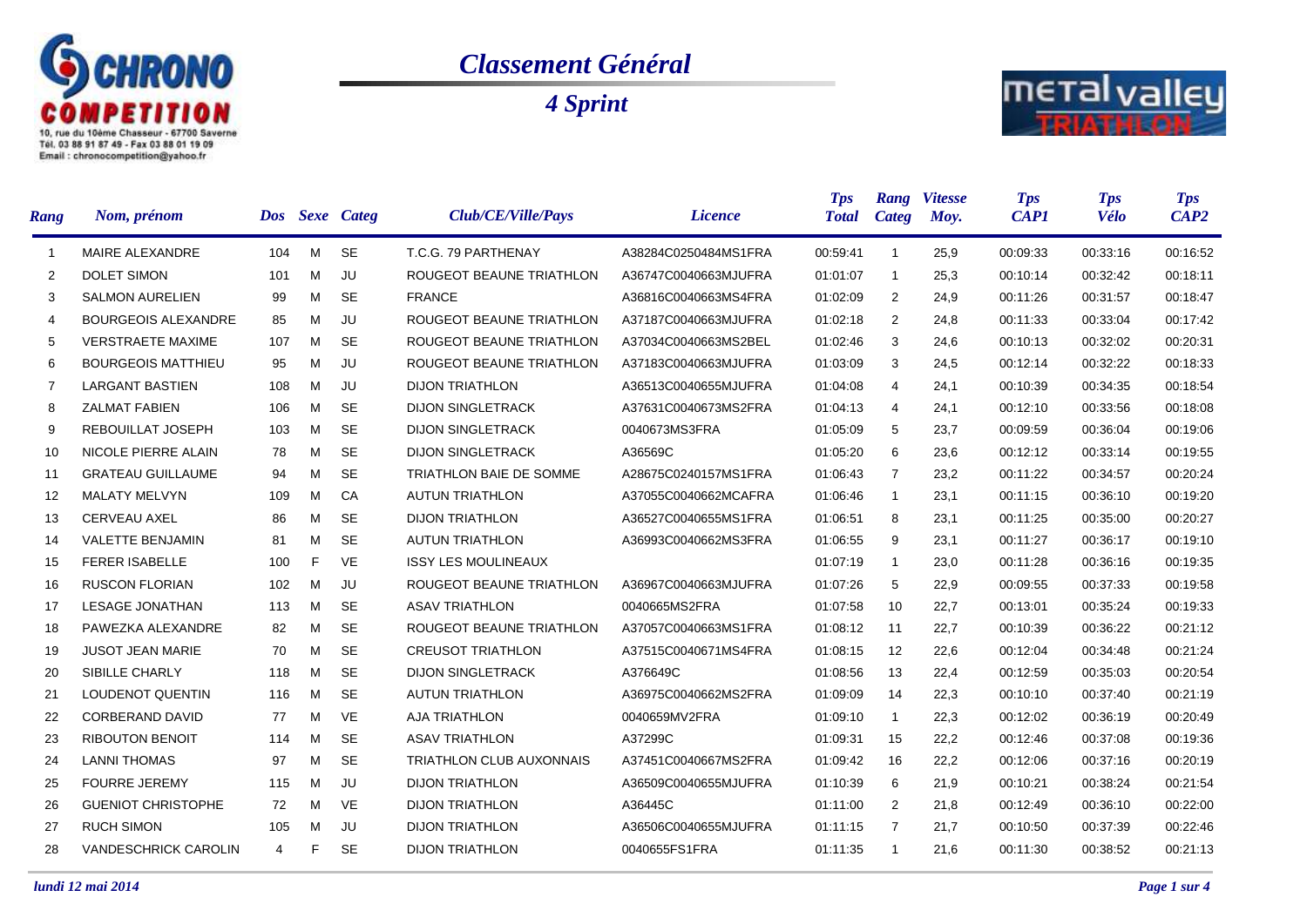| <b>Rang</b> | Nom, prénom               |                |   | Dos Sexe Categ | Club/CE/Ville/Pays              | <i>Licence</i>        | <b>Tps</b><br><b>Total</b> | Rang<br>Categ  | <b>Vitesse</b><br>Moy. | <b>Tps</b><br><b>CAP1</b> | <b>Tps</b><br><b>Vélo</b> | <b>Tps</b><br>CAP2 |
|-------------|---------------------------|----------------|---|----------------|---------------------------------|-----------------------|----------------------------|----------------|------------------------|---------------------------|---------------------------|--------------------|
| 29          | <b>LOURY NUMA</b>         | 111            | M | <b>SE</b>      | <b>MIGENNES TRIATHLON CLUB</b>  | A36937C0040661MS4FRA  | 01:11:41                   | 17             | 21,6                   | 00:13:55                  | 00:36:02                  | 00:21:43           |
| 30          | NOIROT ANTOINE            | 64             | M | <b>SE</b>      | ECAC TRIATHLON DUATHLON         | A10373C70170MS3FRA    | 01:11:57                   | 18             | 21,5                   | 00:14:19                  | 00:36:32                  | 00:21:06           |
| 31          | <b>CERVEAU FABRICE</b>    | 60             | М | <b>VE</b>      | <b>SENS TRIATHLON</b>           | A37361C0040666MV2FRA  | 01:12:06                   | 3              | 21,4                   | 00:14:48                  | 00:36:10                  | 00:21:09           |
| 32          | <b>LAUDET VINCENT</b>     | 80             | M | <b>SE</b>      | CHENOVE TRIATHLON CLUB          | A46826C0040660MS2FRA  | 01:12:23                   | 19             | 21,3                   | 00:12:34                  | 00:38:10                  | 00:21:39           |
| 33          | <b>CORTET ROMAIN</b>      | 110            | М | CA             | <b>AUTUN TRIATHLON</b>          | A37094C0040662MCAFRA  | 01:12:24                   | $\overline{2}$ | 21,3                   | 00:11:14                  | 00:39:28                  | 00:21:42           |
| 34          | <b>THEVENARD FLORENT</b>  | 120            | M | <b>SE</b>      | <b>ASAV TRIATHLON</b>           | A37321C0040665MS2FRA  | 01:12:26                   | 20             | 21,3                   | 00:13:59                  | 00:36:49                  | 00:21:38           |
| 35          | <b>GIBOZ WILLIAM</b>      | 88             | M | CA             | <b>DIJON TRIATHLON</b>          | A36522C0040655MCAFRA  | 01:12:35                   | 3              | 21,3                   | 00:12:01                  | 00:38:23                  | 00:22:11           |
| 36          | <b>BARONDEAU THOMAS</b>   | 117            | M | <b>SE</b>      | <b>MIGENNES TRIATHLON CLUB</b>  | A56845C               | 01:12:40                   | 21             | 21,3                   | 00:12:57                  | 00:38:26                  | 00:21:17           |
| 37          | DE ALMEIDA CHARLES        | 73             | м | <b>VE</b>      | <b>TRIATHLON CLUB AUXONNAIS</b> | A37466C 0040667MV1FRA | 01:12:52                   | 4              | 21,2                   | 00:12:10                  | 00:39:04                  | 00:21:38           |
| 38          | <b>DION LAURENT</b>       | 76             | M | VE             | CHALON TRIATHLON CLUB           | A36737C0040658MV1FRA  | 01:12:53                   | 5              | 21,2                   | 00:12:50                  | 00:36:54                  | 00:23:09           |
| 39          | <b>FERRAND DAVID</b>      | 57             | м | <b>SE</b>      | <b>DIJON SINGLETRACK</b>        | A37672C0040673MS4FRA  | 01:13:24                   | 22             | 21,0                   | 00:13:11                  | 00:38:40                  | 00:21:33           |
| 40          | <b>LERASLE THOMAS</b>     | 92             | м | <b>SE</b>      | <b>ASAV TRIATHLON</b>           | A55225C0040655MS1FRA  | 01:13:41                   | 23             | 21,0                   | 00:15:50                  | 00:35:17                  | 00:22:34           |
| 41          | <b>ALEXANDRE SIMON</b>    | 83             | м | <b>SE</b>      | <b>AUTUN TRIATHLON</b>          | A19288C0040662MS1FRA  | 01:13:55                   | 24             | 20,9                   | 00:12:49                  | 00:39:04                  | 00:22:02           |
| 42          | <b>LICHTFOUSE ERIC</b>    | 84             | м | <b>VE</b>      | <b>DIJON SINGLETRACK</b>        | A37610C0040673MV3FRA  | 01:14:21                   | 6              | 20,8                   | 00:13:05                  | 00:37:53                  | 00:23:24           |
| 43          | <b>LEMOINE THIERRY</b>    | 48             | м | <b>VE</b>      | <b>DIJON TRIATHLON</b>          | A36410C0040655MV1FRA  | 01:14:23                   | 7              | 20,8                   | 00:15:23                  | 00:36:46                  | 00:22:15           |
| 44          | <b>MARANO JULIE</b>       | $\overline{2}$ | F | JU             | <b>DIJON TRIATHLON</b>          | A36372C0040655FJUFRA  | 01:14:31                   | $\mathbf{1}$   | 20,7                   | 00:10:26                  | 00:41:03                  | 00:23:03           |
| 45          | <b>COMEAU FABRICE</b>     | 61             | м | <b>SE</b>      | <b>CREUSOT TRIATHLON</b>        | A37545C0040671MS4FRA  | 01:14:57                   | 25             | 20,6                   | 00:15:34                  | 00:38:38                  | 00:20:45           |
| 46          | <b>FAUCHILLE ARNAUD</b>   | 67             | м | <b>VE</b>      | <b>ASAV TRIATHLON</b>           | A37320C0040665MV1FRA  | 01:15:03                   | 8              | 20,6                   | 00:13:24                  | 00:39:50                  | 00:21:49           |
| 47          | <b>FERNEY BRUNO</b>       | 98             | м | <b>VE</b>      | CHENOVE TRIATHLON CLUB          | A36821C0040660MV2FRA  | 01:15:10                   | 9              | 20,6                   | 00:13:04                  | 00:40:17                  | 00:21:50           |
| 48          | <b>BOUCHOT OLIVIER</b>    | 68             | M | <b>VE</b>      | <b>AUTUN TRIATHLON</b>          | A36997C               | 01:15:17                   | 10             | 20,5                   | 00:13:52                  | 00:38:21                  | 00:23:04           |
| 49          | <b>CZERWIEC EMMANUEL</b>  | 89             | м | VE             | <b>ASAV TRIATHLON</b>           | A37311C0040665MV1FRA  | 01:15:21                   | 11             | 20,5                   | 00:13:31                  | 00:39:27                  | 00:22:23           |
| 50          | <b>BERANGER ALOIS</b>     | 96             | м | CA             | <b>DIJON TRIATHLON</b>          | A36518C0040655MCAFRA  | 01:15:40                   | 4              | 20,4                   | 00:11:52                  | 00:40:13                  | 00:23:35           |
| 51          | <b>VIVIEN STEPHANE</b>    | 69             | M | <b>SE</b>      | ROUGEOT BEAUNE TRIATHLON        | A37160C0040663MS4FRA  | 01:16:38                   | 26             | 20,2                   | 00:14:38                  | 00:39:05                  | 00:22:55           |
| 52          | <b>BOUARD LAURENCE</b>    | $\mathbf{1}$   | F | <b>SE</b>      | <b>DIJON</b>                    | A36448C               | 01:16:44                   | $\overline{2}$ | 20,1                   | 00:12:12                  | 00:39:18                  | 00:25:14           |
| 53          | DE ALMEIDA LOUIS          | 45             | м | <b>VE</b>      | <b>TRIATHLON CLUB AUXONNAIS</b> | A44185C0040667MV2FRA  | 01:17:05                   | 12             | 20,0                   | 00:15:25                  | 00:40:05                  | 00:21:34           |
| 54          | BEZARD JIMMY              | 58             | м | <b>SE</b>      | <b>DIJON SINGLETRACK</b>        | A49536C0040673MS3FRA  | 01:17:29                   | 27             | 19,9                   | 00:14:43                  | 00:39:18                  | 00:23:28           |
| 55          | <b>GUILLEMENET ROMAIN</b> | 51             | м | <b>SE</b>      | <b>CHALON TRIATHLON CLUB</b>    | A36770C0040658MS3FRA  | 01:18:15                   | 28             | 19,7                   | 00:16:11                  | 00:40:20                  | 00:21:44           |
| 56          | <b>SCHMITT MATHIAS</b>    | 93             | м | CA             | <b>DIJON TRIATHLON</b>          | A36520C0040655MCAFRA  | 01:18:19                   | 5              | 19,7                   | 00:12:08                  | 00:39:29                  | 00:26:43           |
| 57          | <b>DUFFAUT JEAN</b>       | 63             | м | VE             | MIGENNES TRIATHLON CLUB         | A56899C 0040661MV1FRA | 01:18:34                   | 13             | 19,7                   | 00:14:41                  | 00:39:51                  | 00:24:02           |
| 58          | THALINEAU ELISE           | 3              | F | <b>SE</b>      | <b>DIJON TRIATHLON</b>          | A42256C0040655FS1FRA  | 01:18:44                   | 3              | 19,6                   | 00:10:55                  | 00:42:01                  | 00:25:48           |
| 59          | LAURICELLA VINCENT        | 79             | M | JU             | <b>ASAV TRIATHLON</b>           | A37325C               | 01:18:52                   | 8              | 19,6                   | 00:11:00                  | 00:42:00                  | 00:25:52           |
| 60          | <b>BAYARD YANNICK</b>     | 46             | м | SE             | <b>ASAV TRIATHLON</b>           | A44110C0040665MS2FRA  | 01:19:26                   | 29             | 19,5                   | 00:14:54                  | 00:43:30                  | 00:21:02           |
| 61          | <b>DEMORTIERE REMI</b>    | 44             | м | VE             | MONTCEAU TRIATHLON              | A37284C0040664MV1FRA  | 01:19:30                   | 14             | 19,4                   | 00:17:35                  | 00:38:30                  | 00:23:25           |
| 62          | <b>BREUZARD BERTRAND</b>  | 87             | M | VE             | MIGENNES TRIATHLON CLUB         | A36943C0040661MV3FRA  | 01:19:53                   | 15             | 19,3                   | 00:15:30                  | 00:41:49                  | 00:22:34           |
| 63          | <b>GASNIER BENJAMIN</b>   | 66             | M | JU             | <b>SENS TRIATHLON</b>           | A37377C0040666MJUFRA  | 01:20:19                   | 9              | 19,2                   | 00:13:51                  | 00:43:27                  | 00:23:02           |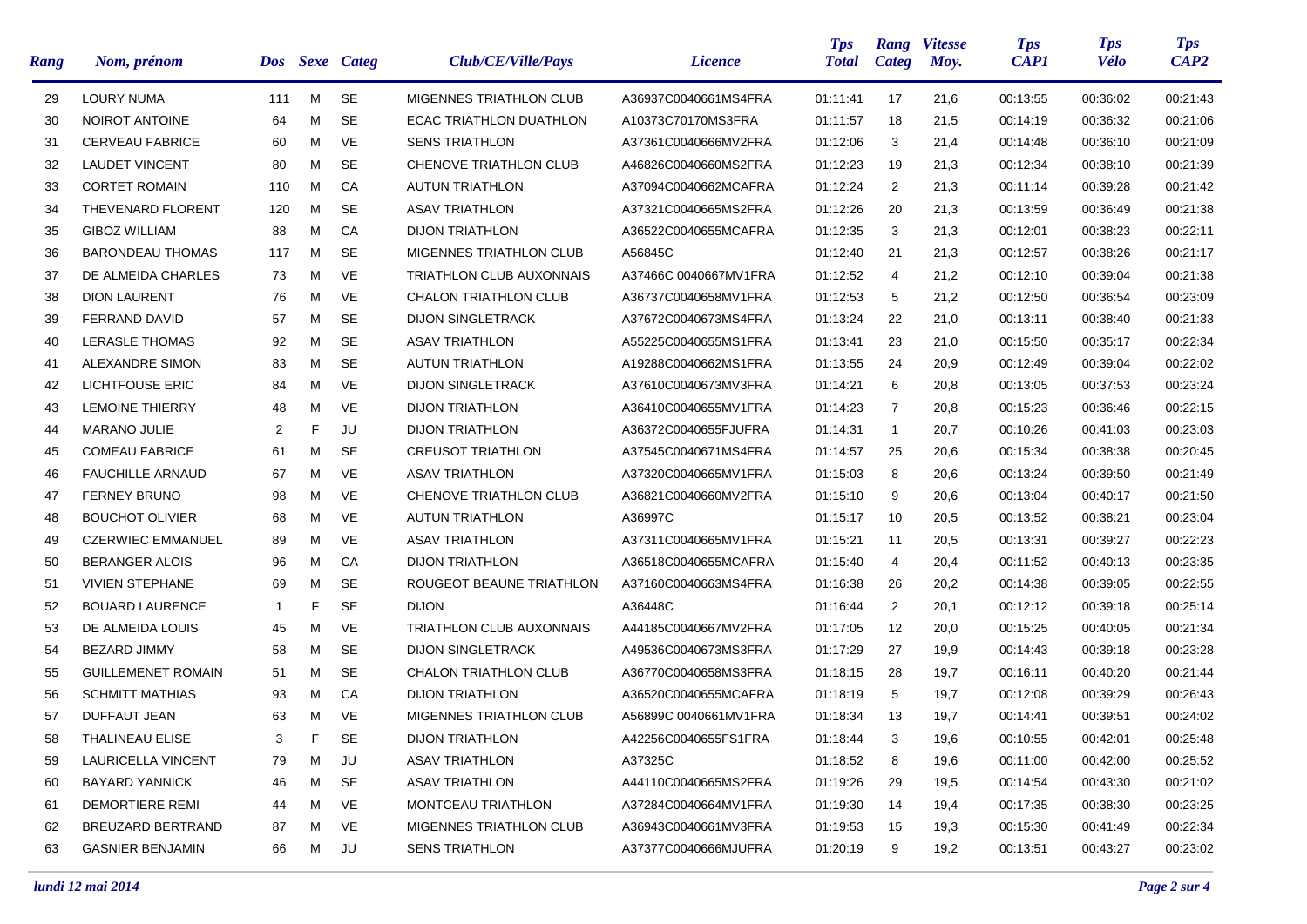| Rang | Nom, prénom                  | <b>Dos</b>     |    | <b>Sexe</b> Categ | Club/CE/Ville/Pays              | <i>Licence</i>        | <b>Tps</b><br><b>Total</b> | Rang<br>Categ  | <b>Vitesse</b><br>Moy. | <b>Tps</b><br><b>CAP1</b> | <b>Tps</b><br><b>Vélo</b> | <b>Tps</b><br>CAP2 |
|------|------------------------------|----------------|----|-------------------|---------------------------------|-----------------------|----------------------------|----------------|------------------------|---------------------------|---------------------------|--------------------|
| 64   | <b>FAYE BRUNO</b>            | 31             | M  | VE                | <b>SENS TRIATHLON</b>           | A37360C 0040666MV1FRA | 01:21:25                   | 16             | 19,0                   | 00:16:04                  | 00:39:46                  | 00:25:35           |
| 65   | <b>BOULET JEAN CHRISTOPH</b> | 28             | м  | <b>SE</b>         | <b>METAL VALLEY</b>             |                       | 01:21:28                   | 30             | 19,0                   | 00:16:42                  | 00:41:57                  | 00:22:49           |
| 66   | <b>LOURY CLAUDE</b>          | 35             | м  | <b>VE</b>         | MIGENNES TRIATHLON CLUB         | A36938C0040661MV6FRA  | 01:21:55                   | 17             | 18,9                   | 00:21:01                  | 00:38:32                  | 00:22:22           |
| 67   | <b>BRIFFAUT CÉDRIC</b>       | 27             | м  | <b>SE</b>         | <b>MONTBARD</b>                 |                       | 01:22:03                   | 31             | 18,8                   | 00:19:32                  | 00:39:24                  | 00:23:07           |
| 68   | <b>LARATTA ALICE</b>         | 5              | F. | JU                | <b>AUTUN TRIATHLON</b>          | A36489C0040662FJUFRA  | 01:22:18                   | $\overline{2}$ | 18,8                   | 00:12:48                  | 00:43:44                  | 00:25:46           |
| 69   | VANWALLEGHEM FREDER          | 62             | м  | VE                | MIGENNES TRIATHLON CLUB         | A36946C0040661MV1FRA  | 01:23:04                   | 18             | 18,6                   | 00:16:34                  | 00:41:41                  | 00:24:49           |
| 70   | <b>KERKRI IBRAHIM</b>        | 74             | м  | CA                | <b>DIJON TRIATHLON</b>          |                       | 01:23:17                   | 6              | 18,6                   | 00:13:22                  | 00:45:02                  | 00:24:53           |
| 71   | DORIDOT CHRISTOPHE           | 43             | м  | VE                | <b>ASAV TRIATHLON</b>           | A37324C 0040665MV2FRA | 01:24:00                   | 19             | 18,4                   | 00:17:36                  | 00:42:49                  | 00:23:36           |
| 72   | LAZARO PIERRE GUY            | 49             | м  | <b>VE</b>         | <b>TOS TRI</b>                  | A100090C0070167MV2FRA | 01:24:10                   | 20             | 18,4                   | 00:17:08                  | 00:41:49                  | 00:25:13           |
| 73   | <b>WARREN PAUL</b>           | 41             | м  | VE                | <b>BOUDREVILLE</b>              |                       | 01:24:17                   | 21             | 18,3                   | 00:16:38                  | 00:41:52                  | 00:25:46           |
| 74   | MANNECHEZ DAMIEN             | 36             | м  | <b>VE</b>         | <b>TRIATHLON CLUB AUXONNAIS</b> | A37439C 0040667MV1FRA | 01:24:20                   | 22             | 18,3                   | 00:16:40                  | 00:41:52                  | 00:25:47           |
| 75   | PIGNOL CÉDRIC                | 91             | м  | VE                | MIGENNES TRIATHLON CLUB         | A36944C0040661MV2FRA  | 01:24:22                   | 23             | 18,3                   | 00:16:12                  | 00:42:42                  | 00:25:28           |
| 76   | <b>BOURGEOIS LUCIE</b>       | $\overline{7}$ | F. | CA                | <b>AUTUN TRIATHLON</b>          | 0040662FCAFRA         | 01:24:27                   | $\mathbf{1}$   | 18,3                   | 00:12:24                  | 00:45:53                  | 00:26:10           |
| 77   | <b>BONNEFOY HENRI</b>        | 40             | м  | <b>VE</b>         | <b>CHALON TRIATHLON CLUB</b>    | A36718C0040658MV5FRA  | 01:24:32                   | 24             | 18,3                   | 00:19:27                  | 00:40:55                  | 00:24:09           |
| 78   | ALBEJANO MARIE CHARL         | 12             | F  | <b>SE</b>         | <b>CHALON SUR SAONE</b>         | A46293L0040658FS2FRA  | 01:24:48                   | 4              | 18,2                   | 00:15:01                  | 00:47:19                  | 00:22:28           |
| 79   | DE VILLEMEREUIL GUILLA       | 54             | м  | <b>SE</b>         | CHENOVE TRIATHLON CLUB          | 0040660MS3FRA         | 01:25:23                   | 32             | 18,1                   | 00:13:07                  | 00:45:16                  | 00:27:00           |
| 80   | <b>DOUCEY PATRICK</b>        | 53             | м  | <b>VE</b>         | LANGRES TRIATHLON LN52          | A10996C0070176MV1FRA  | 01:26:25                   | 25             | 17,9                   | 00:17:04                  | 00:44:14                  | 00:25:07           |
| 81   | PAGAND ARNAUD                | 56             | м  | <b>SE</b>         | <b>CHALON TRIATHLON CLUB</b>    | A36743C0040658MS3FRA  | 01:26:50                   | 33             | 17,8                   | 00:14:25                  | 00:43:56                  | 00:28:28           |
| 82   | <b>BORDES LAURENT</b>        | 39             | м  | <b>VE</b>         | <b>CHALON TRIATHLON CLUB</b>    | A36710C0040658MV1FR   | 01:26:51                   | 26             | 17,8                   | 00:16:41                  | 00:43:44                  | 00:26:26           |
| 83   | <b>LEFORT LOIC</b>           | 26             | м  | <b>SE</b>         | KARATE CLUB SEMUROIS            |                       | 01:27:00                   | 34             | 17,8                   | 00:18:34                  | 00:44:57                  | 00:23:29           |
| 84   | <b>EUGENE FABIEN</b>         | 42             | м  | <b>VE</b>         | MIGENNES TRIATHLON CLUB         | A49396C               | 01:27:53                   | 27             | 17,6                   | 00:16:59                  | 00:46:16                  | 00:24:37           |
| 85   | PINTUS SALVATORE             | 34             | м  | <b>VE</b>         | <b>CREUSOT TRIATHLON</b>        | A37546C0040671MV4FRA  | 01:28:39                   | 28             | 17,4                   | 00:15:19                  | 00:43:54                  | 00:29:26           |
| 86   | <b>GAUTHIER BENOIT</b>       | 59             | м  | <b>SE</b>         | <b>ASAV TRIATHLON</b>           | A37329C0040665MS4FRA  | 01:29:04                   | 35             | 17,3                   | 00:16:50                  | 00:46:38                  | 00:25:35           |
| 87   | <b>JASKOT CLEMENT</b>        | 71             | м  | CA                | <b>DIJON TRIATHLON</b>          | A36524C0040655MCAFRA  | 01:29:04                   | $\overline{7}$ | 17,3                   | 00:14:40                  | 00:43:29                  | 00:30:55           |
| 88   | DEMORTIERE AUDE              | 19             | F  | <b>SE</b>         | MONTCEAU TRIATHLON              | A37281C0040664FS4FRA  | 01:29:34                   | 5              | 17,2                   | 00:19:50                  | 00:44:36                  | 00:25:08           |
| 89   | <b>GIRARDIN VALERIE</b>      | 10             | F  | <b>VE</b>         | ROUGEOT BEAUNE TRIATHLON        | A37097C0040663FV3FRA  | 01:30:40                   | $\overline{2}$ | 17,0                   | 00:15:59                  | 00:46:25                  | 00:28:16           |
| 90   | <b>HENGY DAVID</b>           | 50             | м  | VE                | <b>VITTEL</b>                   | 0160187MV2FRA         | 01:31:08                   | 29             | 17,0                   | 00:16:30                  | 00:43:36                  | 00:31:02           |
| 91   | <b>GAULARD HENRI</b>         | 52             | м  | VE                | ROUGEOT BEAUNE TRIATHLON        | A37131C0040663MV1FRA  | 01:31:09                   | 30             | 17,0                   | 00:17:19                  | 00:48:21                  | 00:25:29           |
| 92   | <b>EMONOT NADINE</b>         | 14             | F. | VE                | <b>ST MANDE</b>                 | A46257C               | 01:31:10                   | 3              | 16,9                   | 00:19:32                  | 00:47:01                  | 00:24:37           |
| 93   | <b>SIMON CEDRIC</b>          | 75             | M  | VE                | <b>AUTUN TRIATHLON</b>          | A37060C004066MV1FRA   | 01:31:21                   | 31             | 16,9                   | 00:14:12                  | 00:47:07                  | 00:30:02           |
| 94   | PARTHIOT MARINE              | 17             | F. | SE                | TEAM MONTBARD LANTENAY          | 021_66558587          | 01:31:40                   | 6              | 16,9                   | 00:20:20                  | 00:42:55                  | 00:28:25           |
| 95   | ALEXANDRE LAURENCE           | 20             | F. | VE                | <b>AUTUN TRIATHLON</b>          | A37081C0040662FV2FRA  | 01:31:47                   | 4              | 16,8                   | 00:20:17                  | 00:44:40                  | 00:26:51           |
| 96   | MALIGNIER CLAUDINE           | 9              | F. | VE                | <b>ASAV TRIATHLON</b>           | A37319C0040665FV1FRA  | 01:32:49                   | 5              | 16,6                   | 00:14:29                  | 00:50:17                  | 00:28:03           |
| 97   | <b>FEMENIAS LUDOVIC</b>      | 37             | м  | VE                | <b>AJA TRIATHLON</b>            | A36820C0040659MV1FRA  | 01:33:20                   | 32             | 16,6                   | 00:17:06                  | 00:46:31                  | 00:29:43           |
| 98   | WOYNAROSKI DAMIEN            | 55             | M  | VE                | MIGENNES TRIATHLON CLUB         | A36956C0040661MV1FRA  | 01:33:37                   | 33             | 16,5                   | 00:16:46                  | 00:47:43                  | 00:29:08           |